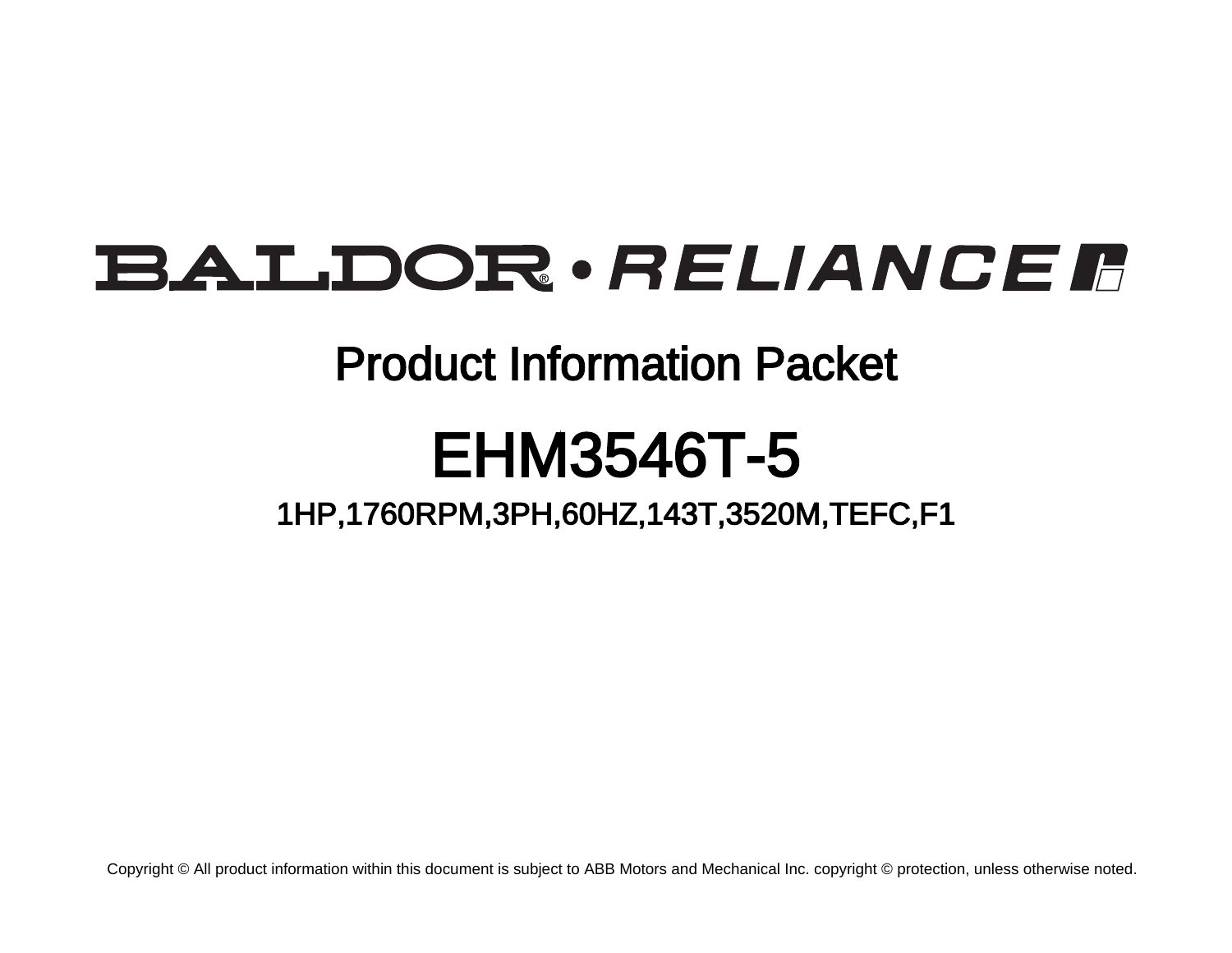### BALDOR · RELIANCE F Product Information Packet: EHM3546T-5 - 1HP,1760RPM,3PH,60HZ,143T,3520M,TEFC,F1

| <b>Part Detail</b> |           |             |            |             |        |                      |            |  |
|--------------------|-----------|-------------|------------|-------------|--------|----------------------|------------|--|
| Revision:          | -S        | Status:     | PRD/A      | Change #:   |        | Proprietary:         | No         |  |
| Type:              | AC        | Elec. Spec: | 35WGM849   | CD Diagram: | CD0006 | Mfg Plant:           |            |  |
| Mech. Spec:        | 35Z141    | Layout:     | 35LYZ141   | Poles:      | 04     | <b>Created Date:</b> | 10-07-2010 |  |
| Base:              | <b>RG</b> | Eff. Date:  | 03-14-2018 | Leads:      | 3#18   |                      |            |  |

| <b>Specs</b>                           |                         |                                  |                        |  |
|----------------------------------------|-------------------------|----------------------------------|------------------------|--|
| <b>Catalog Number:</b>                 | EHM3546T-5              | <b>Inverter Code:</b>            | <b>Inverter Ready</b>  |  |
| Enclosure:                             | <b>TEFC</b>             | <b>KVA Code:</b>                 |                        |  |
| Frame:                                 | 143T                    | <b>Lifting Lugs:</b>             | No Lifting Lugs        |  |
| <b>Frame Material:</b>                 | Steel                   | <b>Locked Bearing Indicator:</b> | No Locked Bearing      |  |
| Motor Letter Type:                     | Three Phase             | Motor Lead Quantity/Wire Size:   | 3 @ 18 AWG             |  |
| Output @ Frequency:                    | 1.000 HP @ 60 HZ        | Motor Lead Exit:                 | Ko Box                 |  |
| Synchronous Speed @ Frequency:         | 1800 RPM @ 60 HZ        | <b>Motor Lead Termination:</b>   | Flying Leads           |  |
| Voltage @ Frequency:                   | 575.0 V @ 60 HZ         | Motor Type:                      | 3520M                  |  |
| XP Class and Group:                    | None                    | <b>Mounting Arrangement:</b>     | F <sub>1</sub>         |  |
| <b>XP Division:</b>                    | Not Applicable          | <b>Power Factor:</b>             | 71                     |  |
| <b>Agency Approvals:</b>               | <b>UR</b>               | <b>Product Family:</b>           | <b>General Purpose</b> |  |
|                                        | <b>CSA</b>              | <b>Pulley End Bearing Type:</b>  | Ball                   |  |
| <b>Auxillary Box:</b>                  | No Auxillary Box        | <b>Pulley Face Code:</b>         | Standard               |  |
| <b>Auxillary Box Lead Termination:</b> | None                    | <b>Pulley Shaft Indicator:</b>   | Standard               |  |
| <b>Base Indicator:</b>                 | Rigid                   | <b>Rodent Screen:</b>            | None                   |  |
| <b>Bearing Grease Type:</b>            | Polyrex EM (-20F +300F) | <b>RoHS Status:</b>              | <b>ROHS COMPLIANT</b>  |  |
| Blower:                                | None                    | <b>Shaft Extension Location:</b> | Pulley End             |  |
| Current @ Voltage:                     | 1.200 A @ 575.0 V       | <b>Shaft Ground Indicator:</b>   | No Shaft Grounding     |  |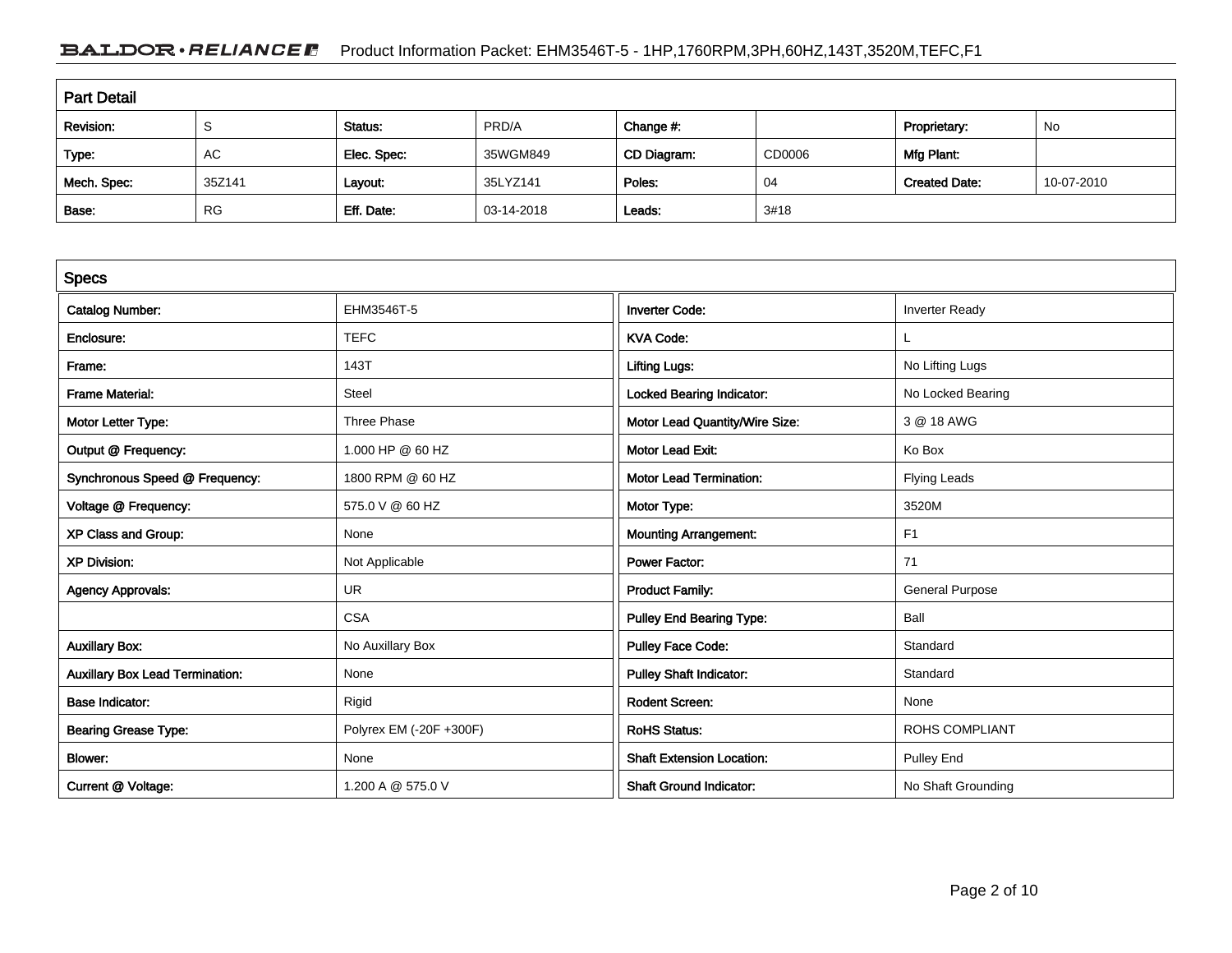| Design Code:                          | в                         | <b>Shaft Rotation:</b>             | Reversible          |
|---------------------------------------|---------------------------|------------------------------------|---------------------|
| Drip Cover:                           | No Drip Cover             | <b>Shaft Slinger Indicator:</b>    | No Slinger          |
| Duty Rating:                          | <b>CONT</b>               | <b>Speed Code:</b>                 | Single Speed        |
| <b>Electrically Isolated Bearing:</b> | Not Electrically Isolated | <b>Motor Standards:</b>            | <b>NEMA</b>         |
| <b>Feedback Device:</b>               | NO FEEDBACK               | <b>Starting Method:</b>            | Direct on line      |
| Front Face Code:                      | Standard                  | Thermal Device - Bearing:          | None                |
| <b>Front Shaft Indicator:</b>         | None                      | <b>Thermal Device - Winding:</b>   | None                |
| Heater Indicator:                     | No Heater                 | <b>Vibration Sensor Indicator:</b> | No Vibration Sensor |
| <b>Insulation Class:</b>              |                           | <b>Winding Thermal 1:</b>          | None                |
|                                       |                           | <b>Winding Thermal 2:</b>          | None                |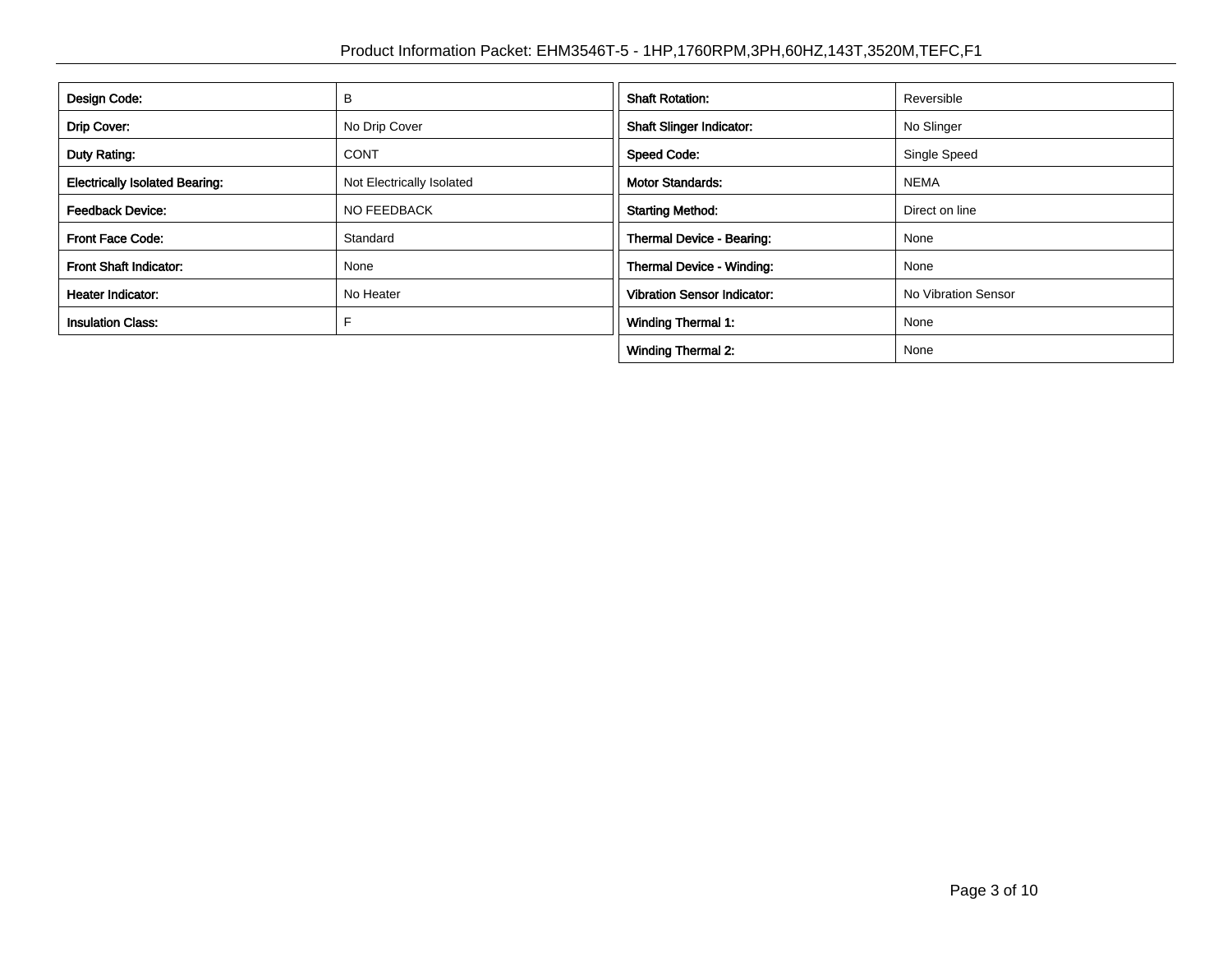### BALDOR · RELIANCE F Product Information Packet: EHM3546T-5 - 1HP,1760RPM,3PH,60HZ,143T,3520M,TEFC,F1

| Nameplate NP2094E06B03 |                              |  |           |      |                    |          |  |
|------------------------|------------------------------|--|-----------|------|--------------------|----------|--|
|                        | <b>CAT.NO.</b> EHM3546T-5    |  |           |      |                    |          |  |
|                        | SPEC. 35Z141M849G1           |  |           |      |                    |          |  |
| HP                     |                              |  |           |      |                    |          |  |
| $VOLTS$ 575            |                              |  |           |      |                    |          |  |
| AMPS $1.2$             |                              |  |           |      |                    |          |  |
|                        | <b>RPM</b> 1760              |  |           |      |                    |          |  |
| $FRAME$ 143T           | $HZ$ 60                      |  |           | PH 3 |                    |          |  |
| SER.F. 1.15            | CODE <sup>L</sup>            |  |           |      | $DES$ <sub>B</sub> | $CL$ $F$ |  |
| NEMA-NOM-EFF 85.5      |                              |  | $PF$ 71   |      |                    |          |  |
|                        | RATING 40C AMB-CONT          |  |           |      |                    |          |  |
|                        | $CC$ 010A                    |  |           |      | USABLE AT 208V     |          |  |
|                        | <b>ODE</b> 6203<br>$DE$ 6205 |  |           |      |                    |          |  |
| <b>AUTO N</b>          |                              |  | MANUAL N  |      | NONE <sup>Y</sup>  |          |  |
|                        | <b>ENCL</b> TEFC             |  | <b>SN</b> |      |                    |          |  |
| <b>BLANK</b>           |                              |  |           |      |                    |          |  |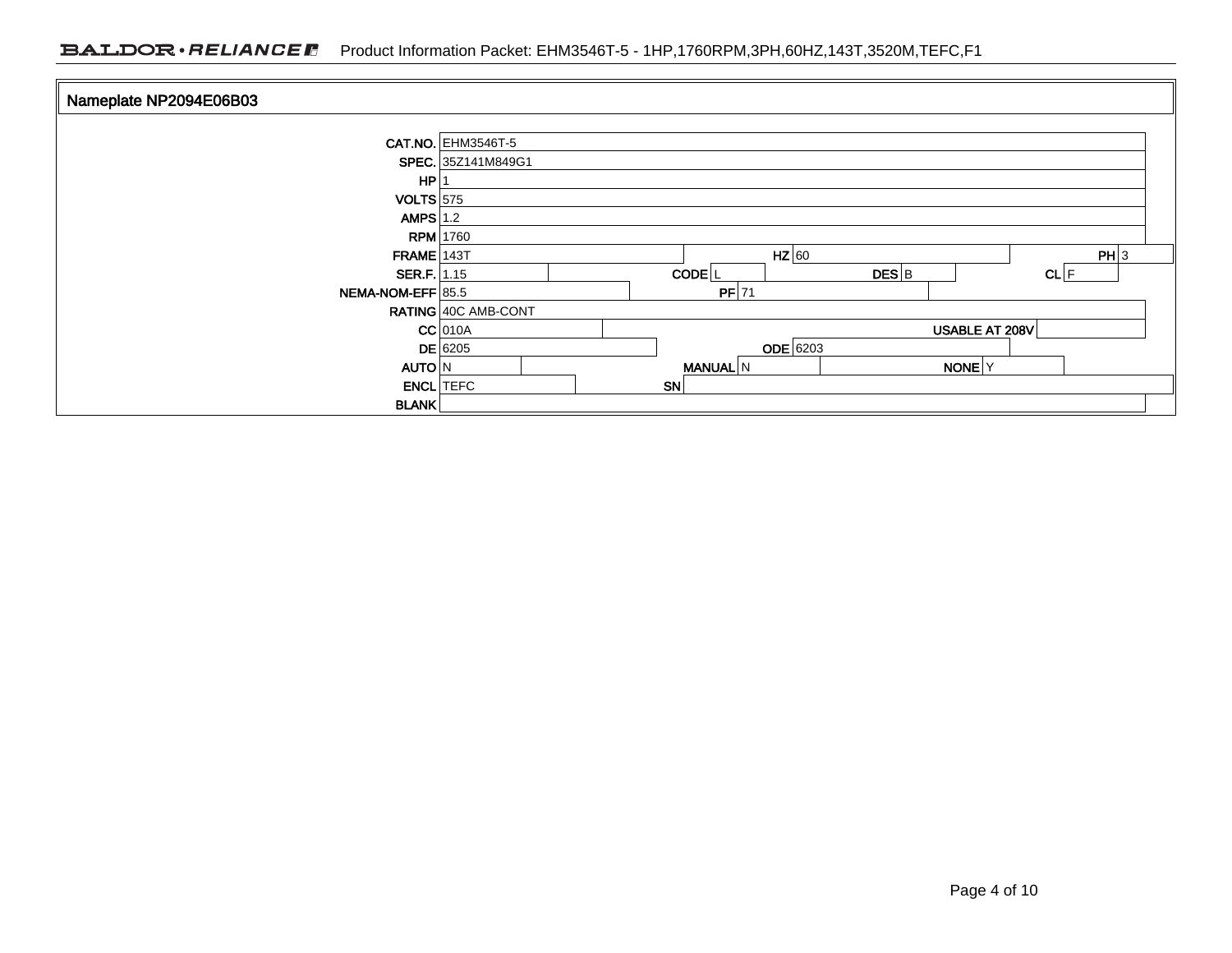| <b>Parts List</b>  |                                              |          |
|--------------------|----------------------------------------------|----------|
| <b>Part Number</b> | <b>Description</b>                           | Quantity |
| SA204753           | SA 35Z141M849G1                              | 1.000 EA |
| RA191999           | RA 35Z141M849G1                              | 1.000 EA |
| 34FN3002B01        | EXTERNAL FAN, PLASTIC, .637/.639 HUB W/      | 1.000 EA |
| HW3200A01          | 3/8-16X3/4 I-BLT WELDED F/S                  | 1.000 EA |
| NS2512A01          | INSULATOR, CONDUIT BOX X                     | 1.000 EA |
| 35CB3009           | 35 CB W/1.09 DIA. LEAD HOLE @ 6:             | 1.000 EA |
| 36GS1000SP         | GASKET-CONDUIT BOX, .06 THICK #SV-330 LE     | 1.000 EA |
| 51XB1016A07        | 10-16 X 7/16 HXWSSLD SERTYB                  | 2.000 EA |
| 11XW1032G06        | 10-32 X .38, TAPTITE II, HEX WSHR SLTD U     | 1.000 EA |
| 35EP3122A00        | MASTER ODE, 203 BRG, 683SH, #26 DRN, GRSR, F | 1.000 EA |
| HW4500A19          | 1/4-28X1/4 SLOTTED PLUG F/S                  | 1.000 EA |
| HW5100A03          | WAVY WASHER (W1543-017)                      | 1.000 EA |
| 35EP3123F02        | F00 W/AEGIS SH GND                           | 1.000 EA |
| 91XN0540J08        | SCREW, 5-40 X 1/2", FHC, AS                  | 4.000 EA |
| HW4500A19          | 1/4-28X1/4 SLOTTED PLUG F/S                  | 1.000 EA |
| XY1032A02          | 10-32 HEX NUT DIRECTIONAL SERRATION          | 4.000 EA |
| 51XB1214A16        | 12-14X1.00 HXWSSLD SERTYB                    | 1.000 EA |
| 35FH4005A84SP      | IEC FH W/GRSR, NO DIMPLES PRIMED             | 1.000 EA |
| 51XW1032A06        | 10-32 X .38, TAPTITE II, HEX WSHR SLTD S     | 3.000 EA |
| 35CB4521GX         | CONDUIT BOX LID KIT ** ORDER INDIV PARTS     | 1.000 EA |
| 51XW0832A07        | 8-32 X .44, TAPTITE II, HEX WSHR SLTD SE     | 4.000 EA |
| HW2501D13          | KEY, 3/16 SQ X 1.375                         | 1.000 EA |
| HA7000A01          | KEY RETAINER 7/8" DIA SHAFT                  | 1.000 EA |
| LB1115N            | LABEL, LIFTING DEVICE (ON ROLLS)             | 1.000 EA |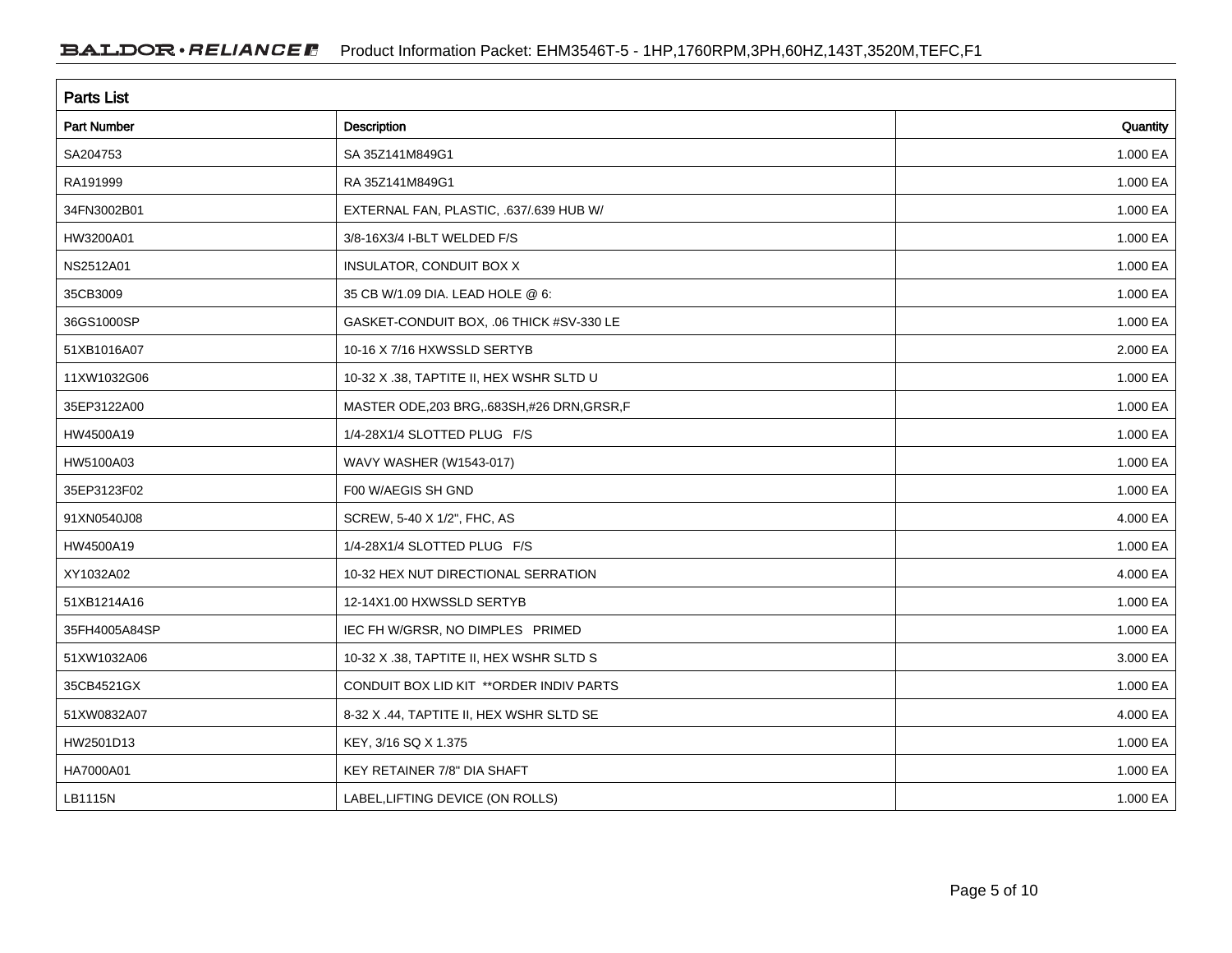| <b>Parts List (continued)</b> |                                         |              |  |  |  |  |
|-------------------------------|-----------------------------------------|--------------|--|--|--|--|
| <b>Part Number</b>            | <b>Description</b>                      | Quantity     |  |  |  |  |
| MJ1000A02                     | GREASE, POLYREX EM EXXON                | 0.050 LB     |  |  |  |  |
| MG1000G27                     | MED CHARCOAL METALLIC GREY 400-0096     | $0.017$ GA   |  |  |  |  |
| HA3100A15                     | THRUBOLT 10-32 X 8.375                  | 4.000 EA     |  |  |  |  |
| LC0006                        | <b>CONNECTION LABEL</b>                 | 1.000 EA     |  |  |  |  |
| NP2094E06B03                  | NP LABEL W/BARCODE (PREM EFF HVAC MTR)  | 1.000 EA     |  |  |  |  |
| 36PA1000                      | PKG GRP, PRINT<br>PK1016A06             | 1.000 EA     |  |  |  |  |
| MN416A01                      | TAG-INSTAL-MAINT no wire (2100/bx) 4/22 | 1.000 EA     |  |  |  |  |
| FE-0000001                    | <b>ZRTG FE ASSEMBLY</b>                 | 1.000 EA $ $ |  |  |  |  |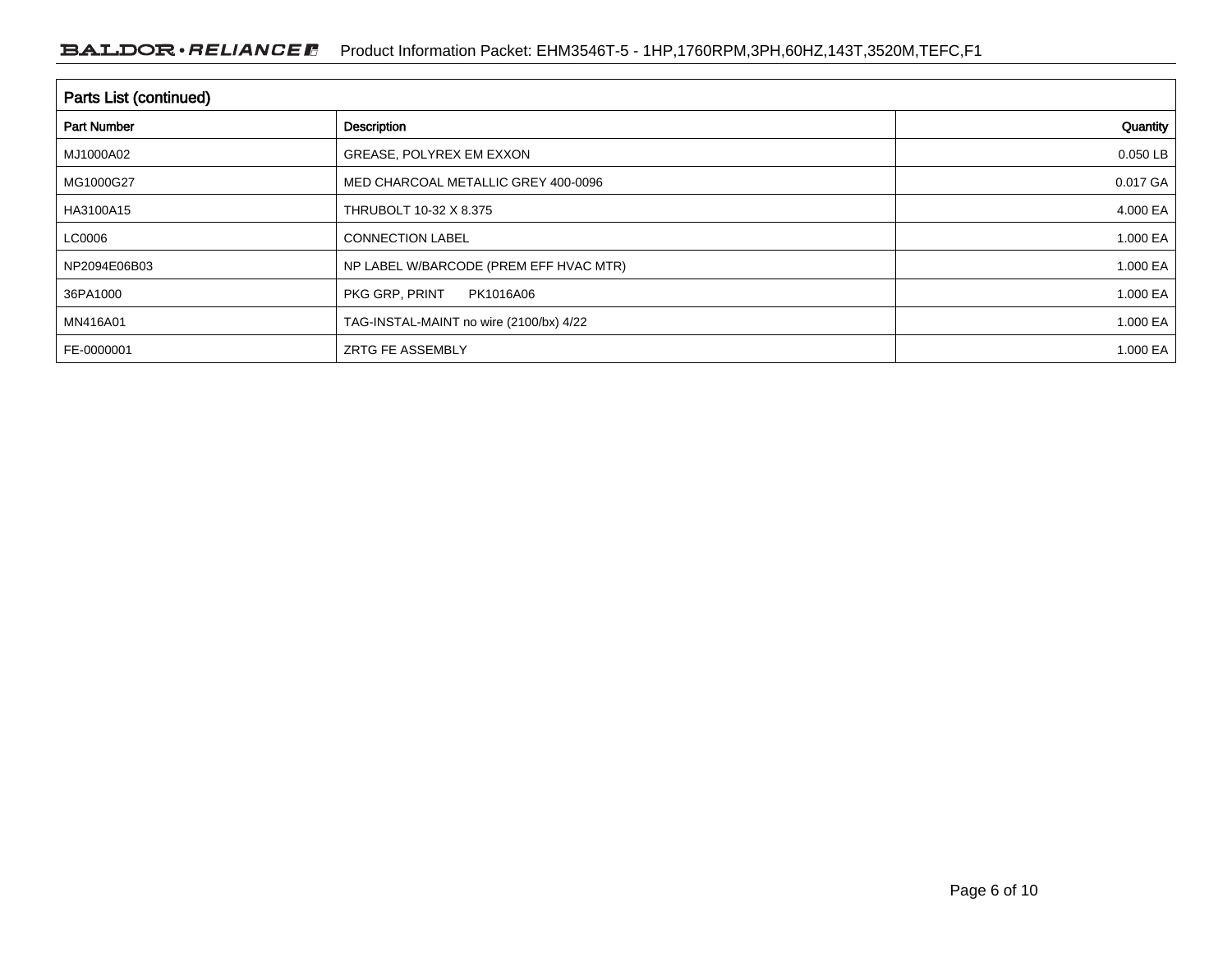#### **AC Induction Motor Performance Data**

Record # 32073Typical performance - not guaranteed values

| Winding: 35WGM849-R001<br><b>Type: 3520M</b> |                   |              | <b>Enclosure: TEFC</b>                       |                |  |  |
|----------------------------------------------|-------------------|--------------|----------------------------------------------|----------------|--|--|
| <b>Nameplate Data</b>                        |                   |              | 575 V, 60 Hz:<br><b>Single Voltage Motor</b> |                |  |  |
| <b>Rated Output (HP)</b>                     |                   | 1            | <b>Full Load Torque</b>                      | 2.99 LB-FT     |  |  |
| <b>Volts</b>                                 |                   | 575          | <b>Start Configuration</b>                   | direct on line |  |  |
| <b>Full Load Amps</b>                        |                   | 1.2          | <b>Breakdown Torque</b>                      | 13.3 LB-FT     |  |  |
| <b>R.P.M.</b>                                |                   | 1760         | <b>Pull-up Torque</b>                        | 8.11 LB-FT     |  |  |
| Hz                                           | 60 Phase          | 3            | <b>Locked-rotor Torque</b>                   | 8.38 LB-FT     |  |  |
| <b>NEMA Design Code</b>                      | <b>B KVA Code</b> |              | <b>Starting Current</b>                      | 9.77 A         |  |  |
| Service Factor (S.F.)                        |                   | 1.15         | <b>No-load Current</b>                       | 0.84A          |  |  |
| <b>NEMA Nom. Eff.</b>                        | 85.5 Power Factor | 71           | Line-line Res. @ 25°C                        | $23.9\Omega$   |  |  |
| <b>Rating - Duty</b>                         |                   | 40C AMB-CONT | Temp. Rise @ Rated Load                      | $36^{\circ}$ C |  |  |
| S.F. Amps                                    |                   |              | Temp. Rise @ S.F. Load                       | $42^{\circ}$ C |  |  |
|                                              |                   |              | <b>Locked-rotor Power Factor</b>             | 53.9           |  |  |
|                                              |                   |              | Rotor inertia                                | 0.118 LB-FT2   |  |  |

#### **Load Characteristics 575 V, 60 Hz, 1 HP**

| % of Rated Load     | 25    | 50    | 75   | 100  | 125  | 150  | S.F. |
|---------------------|-------|-------|------|------|------|------|------|
| <b>Power Factor</b> | 29    | 47    | 60   | 69   | 76   | 80   | 75   |
| <b>Efficiency</b>   | 74.4  | 83.2  | 85.2 | 85.9 | 85.3 | 84.4 | 85.5 |
| <b>Speed</b>        | 1790  | 1780  | 1770 | 1760 | 1748 | 1735 | 1754 |
| Line amperes        | 0.872 | 0.977 | 1.1  | 1.26 | 1.46 | 1.68 | 1.35 |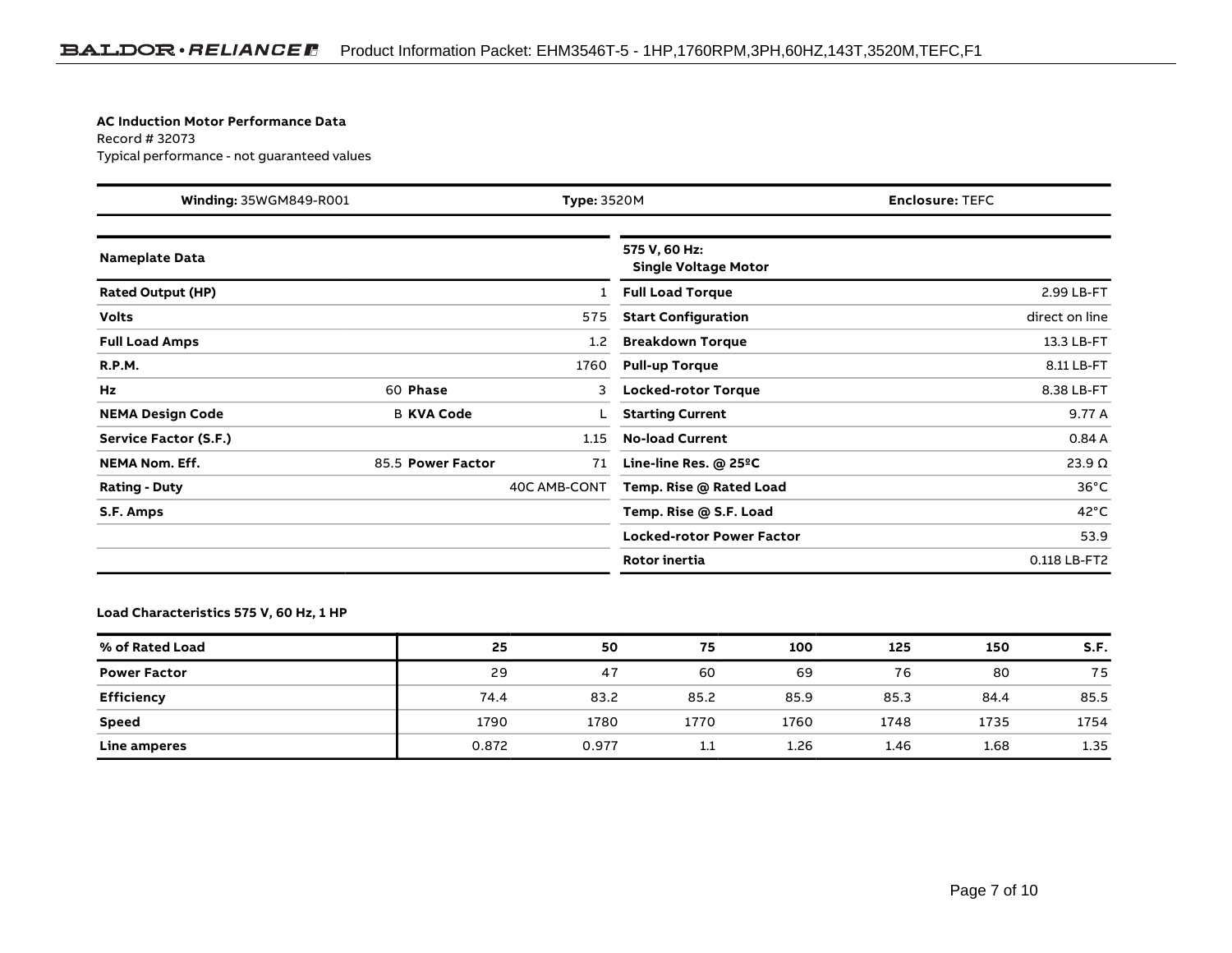

Performance Graph at 575V, 60Hz, 1.0HP Typical performance - Not guaranteed values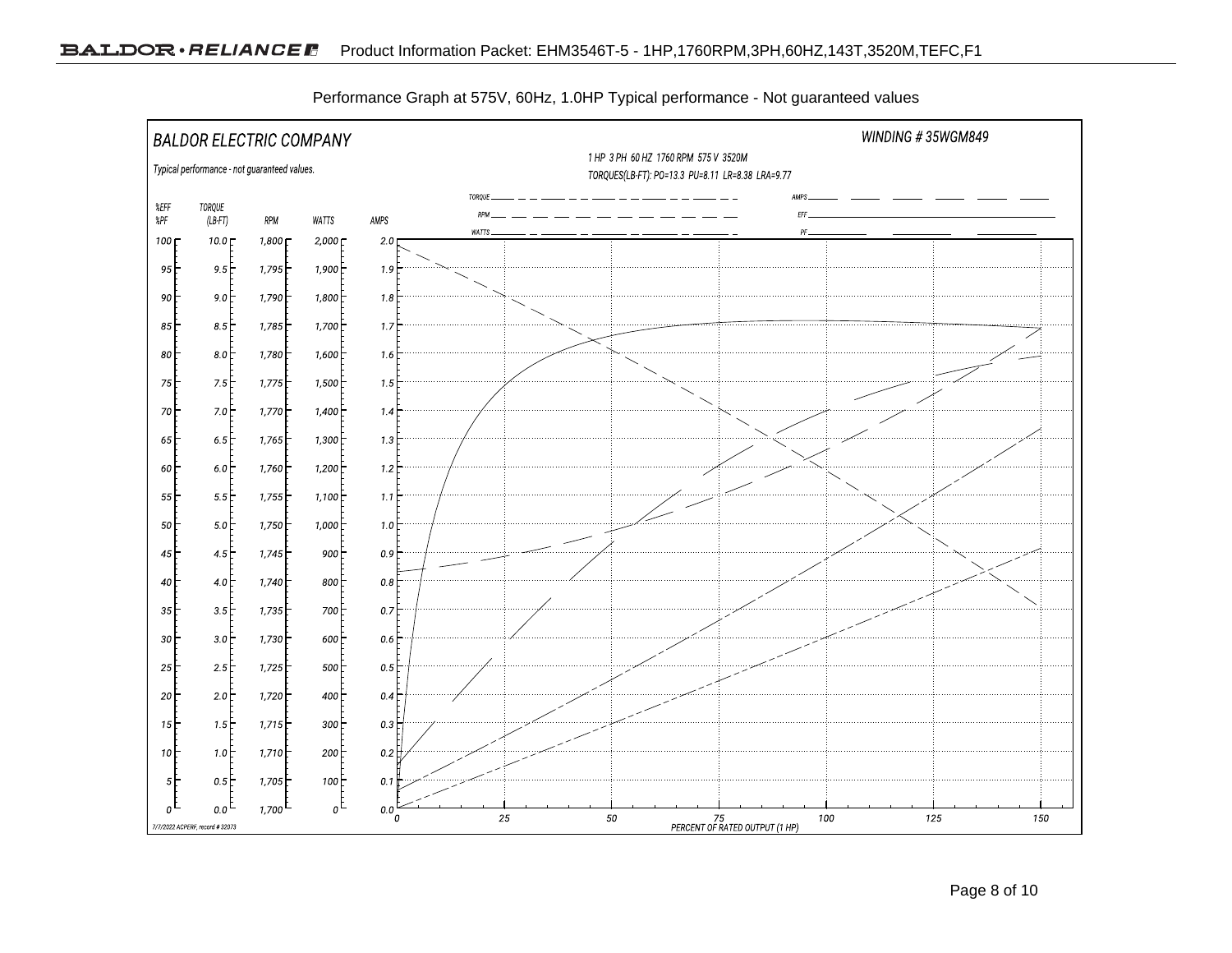